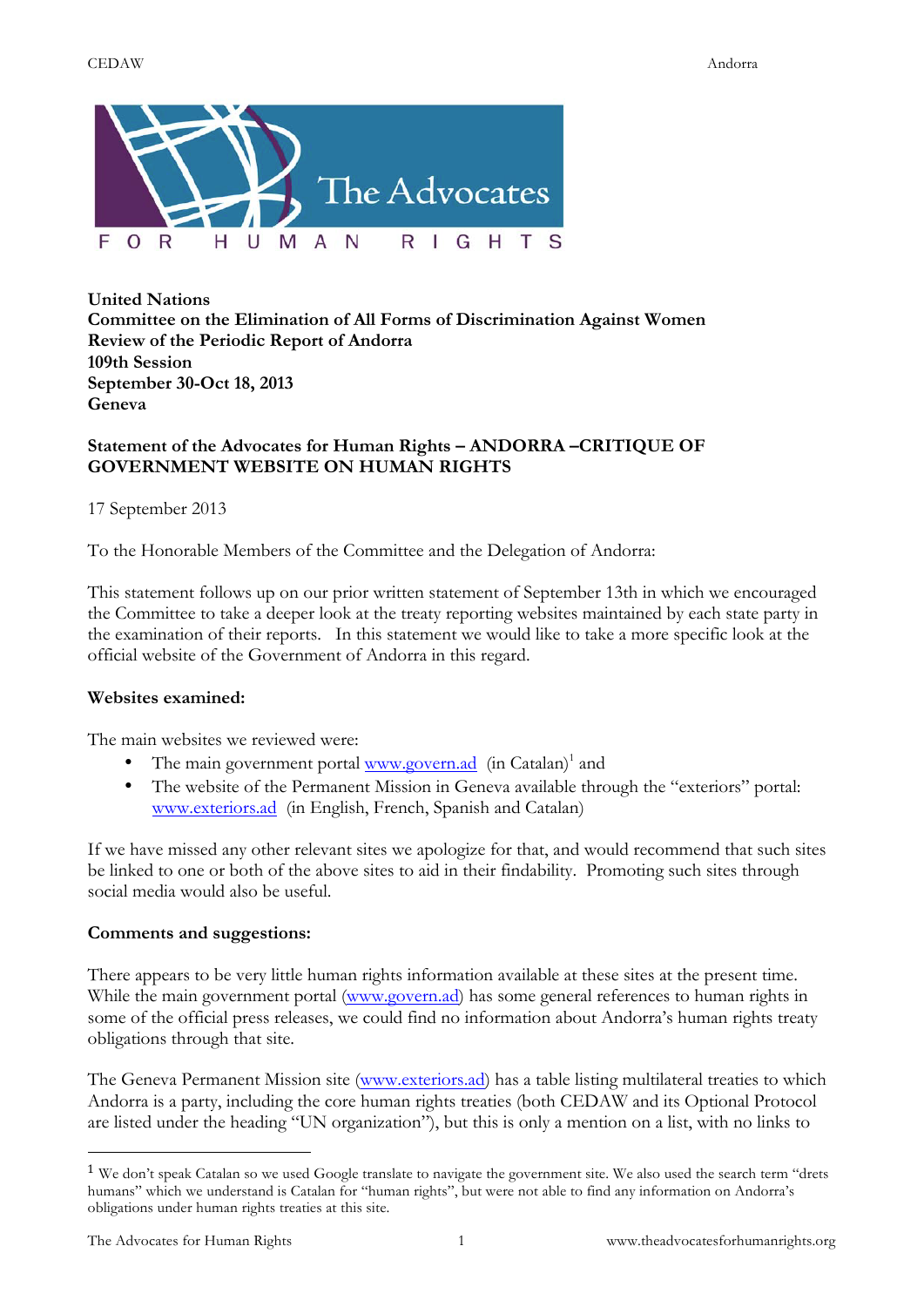## CEDAW Andorra

the subject matter of any of these treaties, and no information about Andorra's current reporting to the treaty bodies.

- There is no information about the submission of the present state party's report to CEDAW
- There is no information about the prior concluding recommendations of the Committee or the state party's progress toward implementing the same
- There is no information about the scheduling of the state party report during the current CEDAW session or that the review will be available in live and archived webcasts at http://treatbodywebcast.org for interested persons who wish to follow the proceedings
- There is no link to the CEDAW website or to the OHCHR treaty body website as a whole for more information
- We note in particular paragraph 22, page 9, of the state report (CEDAW/C/AND/2-3), where the state party has assured the Committee that it has achieved the widest possible dissemination of Catalan-translated versions of the Convention, the Optional Protocol, and the Committee's prior recommendations. But we could find no copies of these translated versions on either of these websites. And no other "know your rights" type of information seems to be available.
- The state report (CEDAW/C/AND/2-3) also indicates that a female ombudsman has been established to handle some types of complaints from women apparently under CEDAW, and that this ombudsman is funded in various budgeted amounts (Table 34, p.48). Does the ombudsman have a website link? We could find no information at either location for this ombudsman office.
- There are also other "know your rights" types of publications referenced in the projects in table 34 on p. 47 of the state party report (Women's association projects funded by the Ministry of Health and Welfare, 2000-2007). Again, these materials look like they would be useful publications to make available at the government website in addition to the traditional form of published pamphlets. But we could find no evidence of them being posted.
- We note also the state party's reply to item 5 on the Committee's List of Issues  $(CEDAW/C/AND/Q/2-3/Add.1)$ , detailing the steps it has taken to raise awareness of the Convention amongst women about their rights. We note that no use of the Internet is mentioned in that response, indicating again what would appear to be a missed opportunity. Making CEDAW related information available on a government website is inexpensive and technically quite achievable. It could be combined with other traditional measures to increase awareness and take advantage of new technologies.

The Government of Andorra has also begun to establish a social media profile on the Internet, with links for Facebook, Twitter, YouTube and Flickr on its main website. But again this appears to be a missed opportunity when it comes to human rights information. We looked through the last 30 days of postings on these channels, and could find no human rights related information posted by the state party.

It should also be noted that Andorra has some of the most advanced Internet and telecommunications technologies in the world available to its residents. According to the latest telecommunications data, 86% of the population has Internet access and 74% has mobile phone access. In addition, according to the Andorran national telecommunications company (SOM), by 2010 every home in the country was to have fibre-to-the-home internet access at a minimum speed of 100 Mbit/s (SOM Newsletter, March 2009) [cited from Wikipedia]. From this technical proficiency it would seem the state party should do more to promote human rights through its official websites.

In this regard we would make the following suggestions:

1. **Treaty body reporting site.** The Ministry of Health and Welfare (or other appropriate agency) should create and maintain a general treaty body reporting site, which identifies: